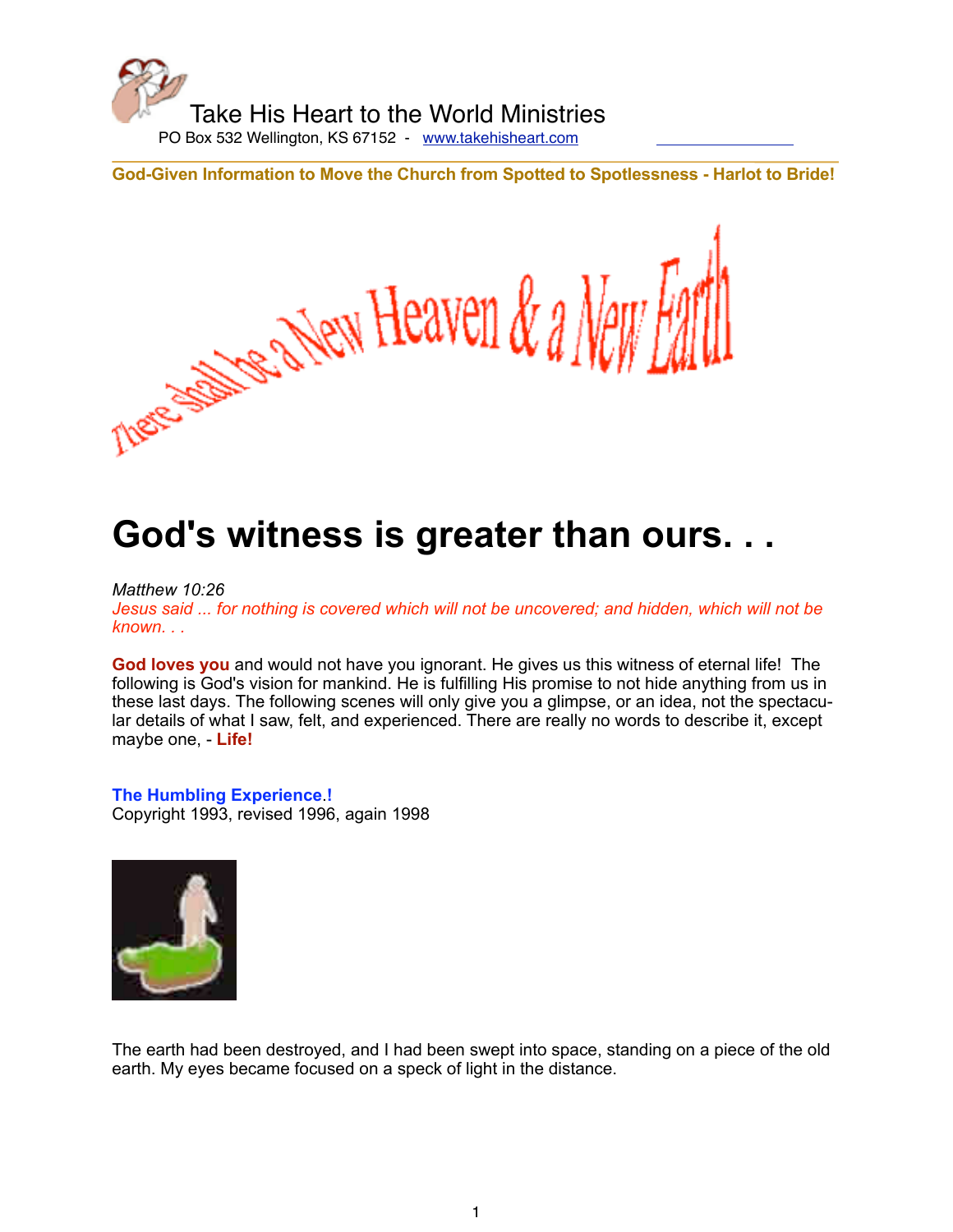

This speck seemed to be coming closer, and as I looked, I was beginning to realize that I was traveling over a great distance at a very high rate of speed toward the speck. Soon, the single white dot turned into two dots that were becoming bigger as I neared their position in space.



There was a sound of groaning all around me. It seemed to fill the universe. It was getting louder as I approached what seemed to be two lights. There came a time when I thought I was looking at two moons, like our full moon appears on a clear night, only brighter. Then blue color started to appear as I came closer, revealing that these were two spheres, more like the earth than our moon.



One sphere was very close to the other and following it through space. They were identical, except one was rotating faster than the other. The axis of rotation (of both spheres) was not like the earth's, as you can see. What an awesome sight. There was a tremendous radiation of light, or glow, from within that I finally determined to be coming through a cloud cover. Since the cloud cover and blue atmosphere were so alive with purity there is no way to really begin to describe them.

I remember seeing my right hand in front of me as I pointed at this magnificent sight. As I closed in, there was enough light emitting from within the spheres that it illuminated space. I had now entered into that light.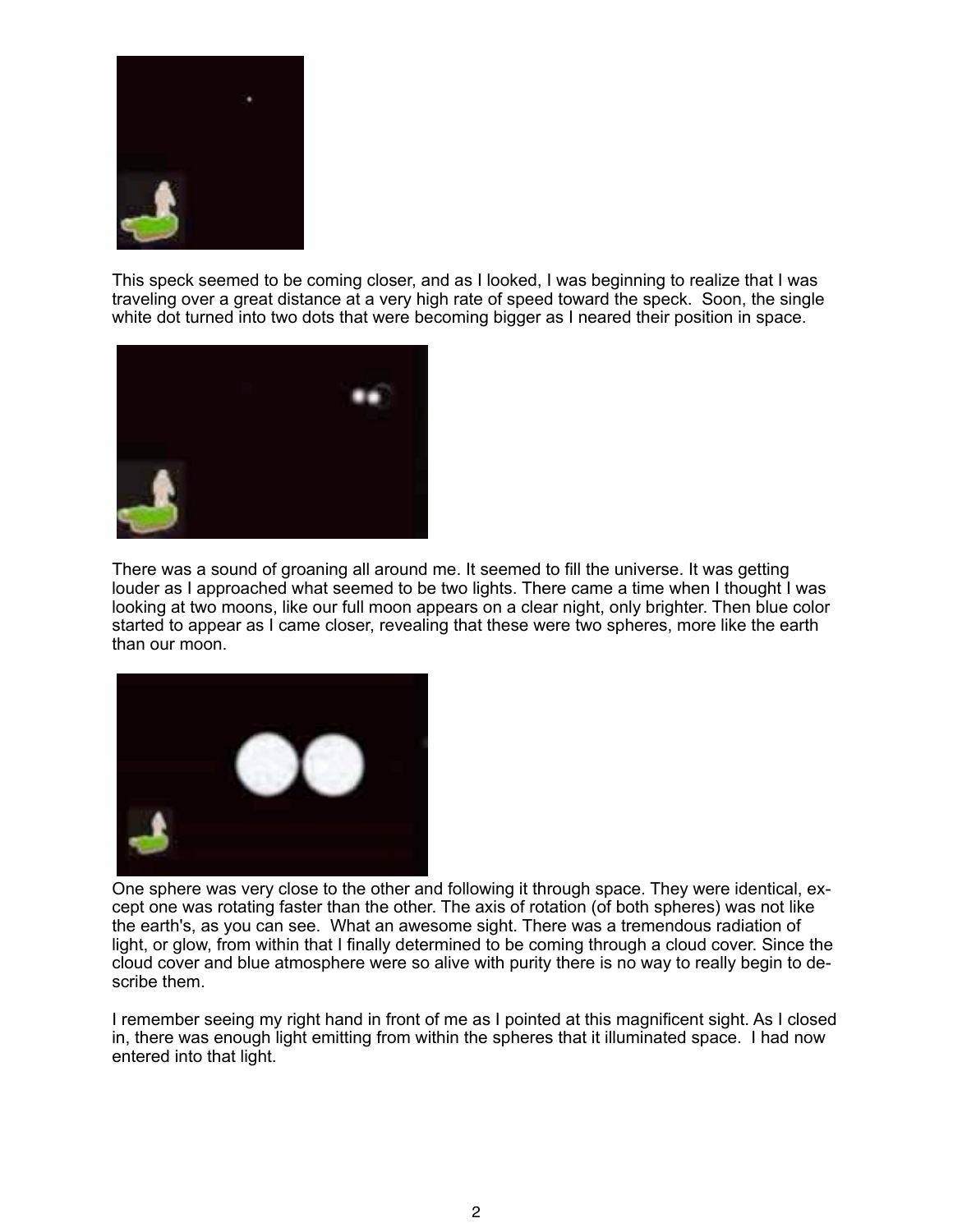

The glow or radiation that was permeating through my body was so invigorating, clean, and alive. "My God, what is this?" The sound in my ears was as of a million Niagara Falls. My chunk of dirt and I were not slowing down and we were nose diving straight into the first sphere. Then I lost sight of the second sphere, as it was no longer in my peripheral vision. **"My Lord, I'm going to die!"**



I was preparing to shut my eyes as I burst through the clouds to my death, but things were now happening so fast I didn't get the chance. Instead of bursting through the clouds, I suddenly found myself gliding at a high rate of speed over the top of the most beautiful sight I've ever seen. I was gliding along on top of the clouds of the first sphere.



Light (depicted in yellow) and whatever it was permeating my body, was coming up from beneath the clouds. I was moving with a great deal of speed across the planet. I soon saw, on the horizon, the other planet. I departed the first to pass by the second in the same way, cruising above the clouds. "Lord, what is this I feel permeating my body?" All the while came this same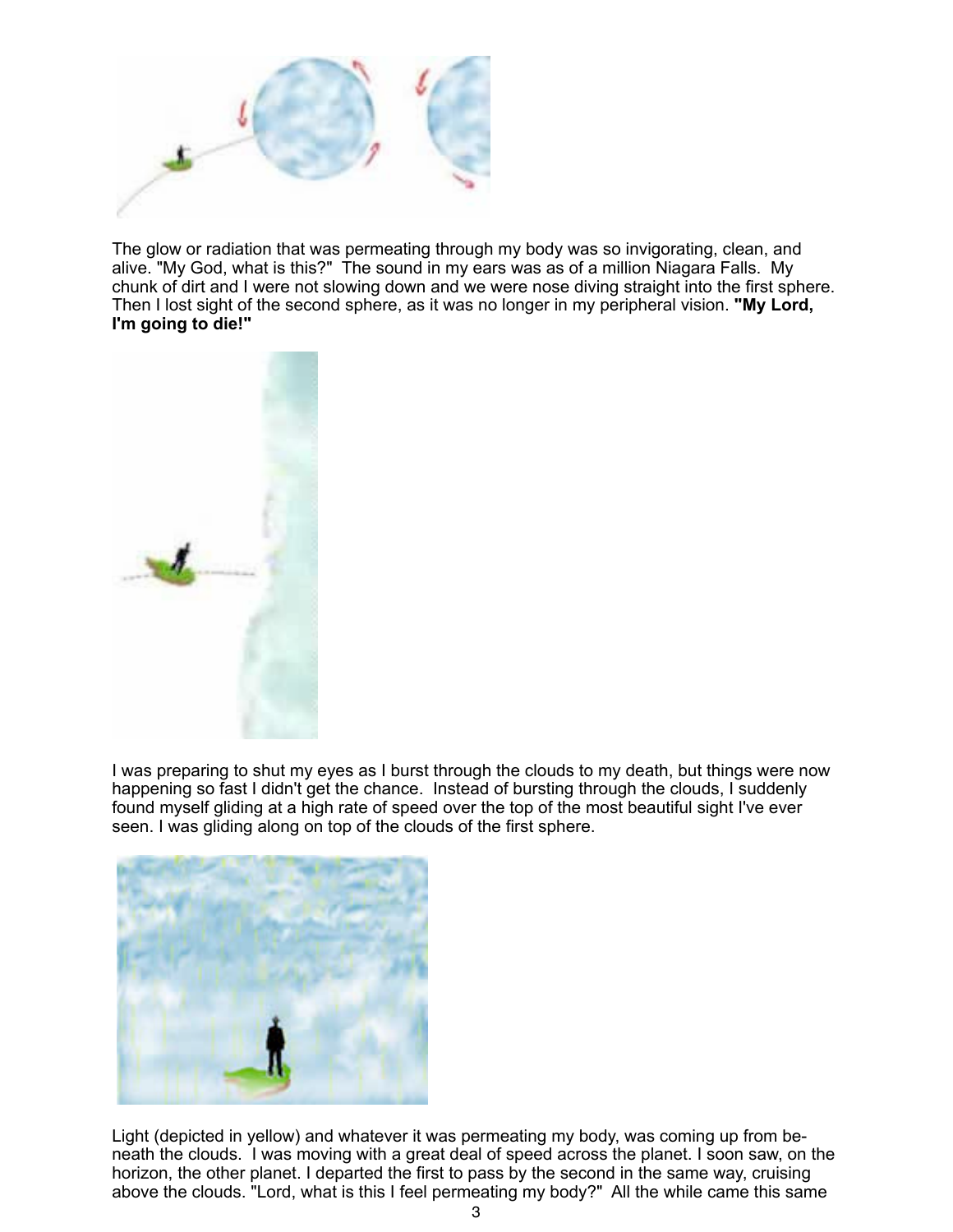tremendously loud roar, a groaning sound which I know now to be travail. I could just see a sliver of the last planet in my peripheral vision as I was leaving it, heading out into space again.



I was again looking into darkness. "Lord, I don't want to leave  $t - h - i - s$ ...!"

**Then an incredible voice (all that the universe is, was in this voice), a voice with "all authority" said,**



**It was God's voice, not the Holy Spirit's, not Jesus'!**

(Be sure and read about God's voice towards the end of this page.)

# **End of experience**.

 I can't tell you whether I was in or out of my body. Paul said the same thing about his visit to heaven. But I do know I could see, hear, feel, smell, and touch. I must say this experience is more real to me than the earth we stand on. The Lord melted it into my spirit. We have a loving God and He wants us to understand His plans for mankind! **He does not want us ignorant. In these last days He is simply in the process of fulfilling His promise in Matthew 10:26**

*Jesus said . . . for nothing is covered which will not be uncovered; and hidden, which will not be known . . .*

Scriptures concerning the New Heaven & the New Earth:

# **Old Testament**

*Isaiah 65:17 For, behold, I create new heavens and a new earth: and the former shall not be remembered, nor come into mind.*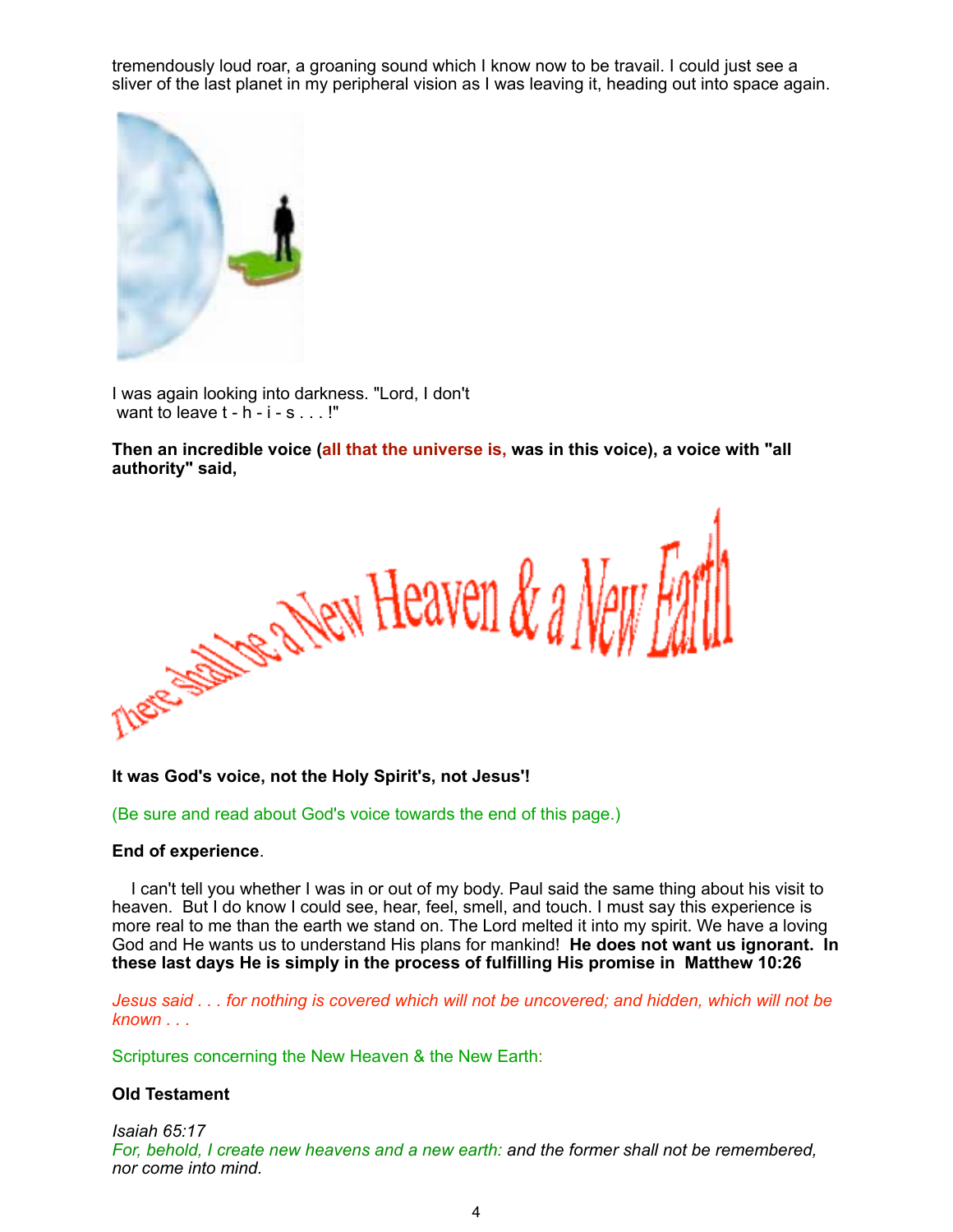#### *Isaiah 66:22*

*For as the new heavens and the new earth, which I will make, shall remain before me, saith the Lord, so shall your seed and your name remain.*

#### **New Testament**

#### *2 Peter 3:13*

*Nevertheless we, according to his promise, look for new heavens and a new earth, wherein dwelleth righteousness.*

The radiation and light from within the New Heaven and New Earth is "Life," caused by righteousness.

#### *Revelation 21:1*

*And I saw a new heaven and a new earth: for the first heaven and the first earth were passed away; and there was no more sea.*

#### *1 John 5: 8-11*

 *And there are three who bear witness in earth, the spirit, and the water, and the blood: and these three agree in one. If we receive the witness of men, the witness of God is greater: for this is the witness of God which he hath testified of his Son. He that believeth on the Son of God has the witness in himself: he that believeth not God has made him a liar; because he believeth not the record (witness) that God gave of his Son. And this is the record (witness), that God hath given us everlasting life, and this life is in his Son.*

# **Let's talk about John 5:8-11:**

 What you have just read about the New Heaven and the New Earth is the witness of the Spirit of God that eternal life exists! *(And there are three who bear witness in earth, the spirit,*  and the water, and the blood: and these three agree in one.) Then the scripture reveals that the witness of God is greater than the witness of man.*(If we receive the witness of men, the witness of God is greater:)* One witness of God is through a believer. *(...for this is the witness of God which he hath testified of his Son. He that believeth on the Son of God has the witness in himself:)* Then the scripture says that the non believer has made God a liar. *(...he that believeth not God has made him a liar;)* The reason? *(...because he believeth not the record (witness) that God gave of his Son. And this is the record (witness), ....)* What is another record (witness) of God concerning His Son besides the witness of the inner man of a believer? Answer: *(...that God hath given us ever lasting life,)* God's testimony, by His Spirit, of the new heaven and new earth, presented on this page, is actually testimony of eternal life! What we have just read says that God's testimony of eternal life is testimony of His Son. How do we obtain eternal life, where is it?*(...and this life is in his Son.)*

# **God's Voice**

# **ALL THAT THIS UNIVERSE IS WAS IN THE VOICE I HEARD.**

 **I thank God for the voice of the Holy Spirit!** I'm sharing about God's voice because this seems the proper place to do it. He told me to be a witness of it. If reading this experience doesn't humble you, hearing His voice would have. I found that what I saw and experienced is 100% biblical, even down to God's voice. For about 15 years I told people that I knew I heard the same voice Moses had heard. **I also stated that I didn't think we could "live" if we heard that voice all the time.** I know that hearing it not only changed my life but it put a reverence and a godly fear in me, to say the least.

After the experience the Lord started giving me understanding of why I felt we couldn't hear God's voice all the time and live. I found myself meditating, asking the Lord why I knew such a thing but was unable to identify the reason. Finally it hit me that it would consume you. God is a consuming fire. I soon found that scripture paints a picture of what I'd been saying. The people of Israel had heard the voice of God, Himself, just as Moses had.